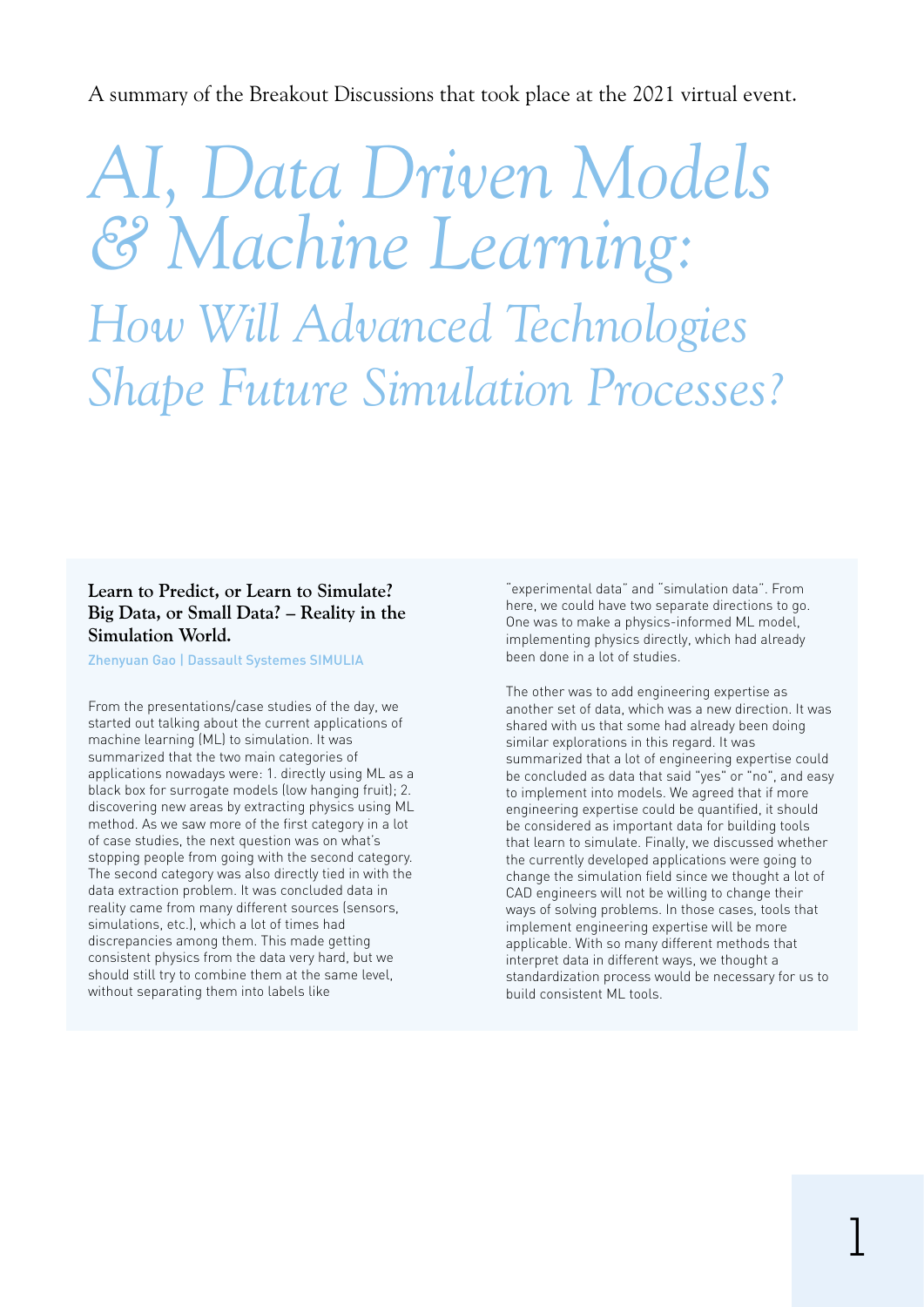### **Autoencoders: Are they the future of ROM and generative design?**

Marc Emmanuelli | Monolith AI

During this discussion, we explored how Autoencoders can learn design DNA from historic CAD data. They can automatically scan unstructured polygon meshes to extract the distinct geometric features which characterises each design.

The two main benefits of Autoencoders for 3D CAD are:

- 1. To compress an existing design into a set ofgeometric parameters, in order to predict its performance.
- 2. To generate new, performance-optimised 3D designs which satisfy target goals and constraints.

# **What steps should I take to determine how my team might best utilize AI data driven models and the digital twin concept?**

Rod Dreisbach | IEAC

The team recommended initial steps that included an assessment of the skills needed to address the new technologies of advanced engineering data science topics and digital twins. A precursor to digital twins is the understanding and scope that should be addressed by developing and implementing the required digital threads. The preferred approach would be to define a small, focused team to address these topics; however, cultural issues such as instilling a sense of ownership by all the associated management and technical personnel is a prerequisite (i.e., an appropriate set of Governance Policies and Procedures is required). Proposals for considering the adoption of such new technologies must address the business drivers for their pursuit such as what and how they will contribute to the company's profitability and competitive position in the marketplace. For the sake of end-user companies in

addressing their independent needs for data interoperability between disconnected systems, the ongoing challenge that should be addressed in a broad sense is to achieve better alignment of the CAE vendor proprietary capabilities and their individual company's focus on business profitability. Conversely, the focus by vendors maybe should be on supporting international standards and procedures that address openness and interoperability issues which, in turn, would enable their customers to develop more value for themselves.

Neural networks are a key element of deep learning and artificial intelligence, which today are capable of some hugely impressive feats. Yet too few really understand how neural networks actually work. An initial reading on this topic is provided by a guide that takes you on a fun and unhurried journey, starting from very simple ideas, and gradually building up an understanding of how neural networks work, namely the 2016 book entitled "Make Your Own Neural Network" by Tariq Rashid.

An introduction to a broad range of topics in deep learning, covering mathematical and conceptual background, deep learning techniques used in industry, and research perspectives is provided by the 2016 textbook entitled "Deep Learning" by Ian Goodfellow, Yoshua Bengio and Aaron Courville.

# **How will real-time simulations impact the products around us?**

### Anthony Massobrio | Neural Concept Ltd.

Interestingly, some participants stated that almost at the end of the NAFEMS conference they felt convinced about the positive effects of real-time, Machine Learning (ML)- based engineering simulation.

The discussion steered towards what could be the functionalities needed today in ML and, looking into the future, what would be the evolution in the organization and life of engineering design departments.